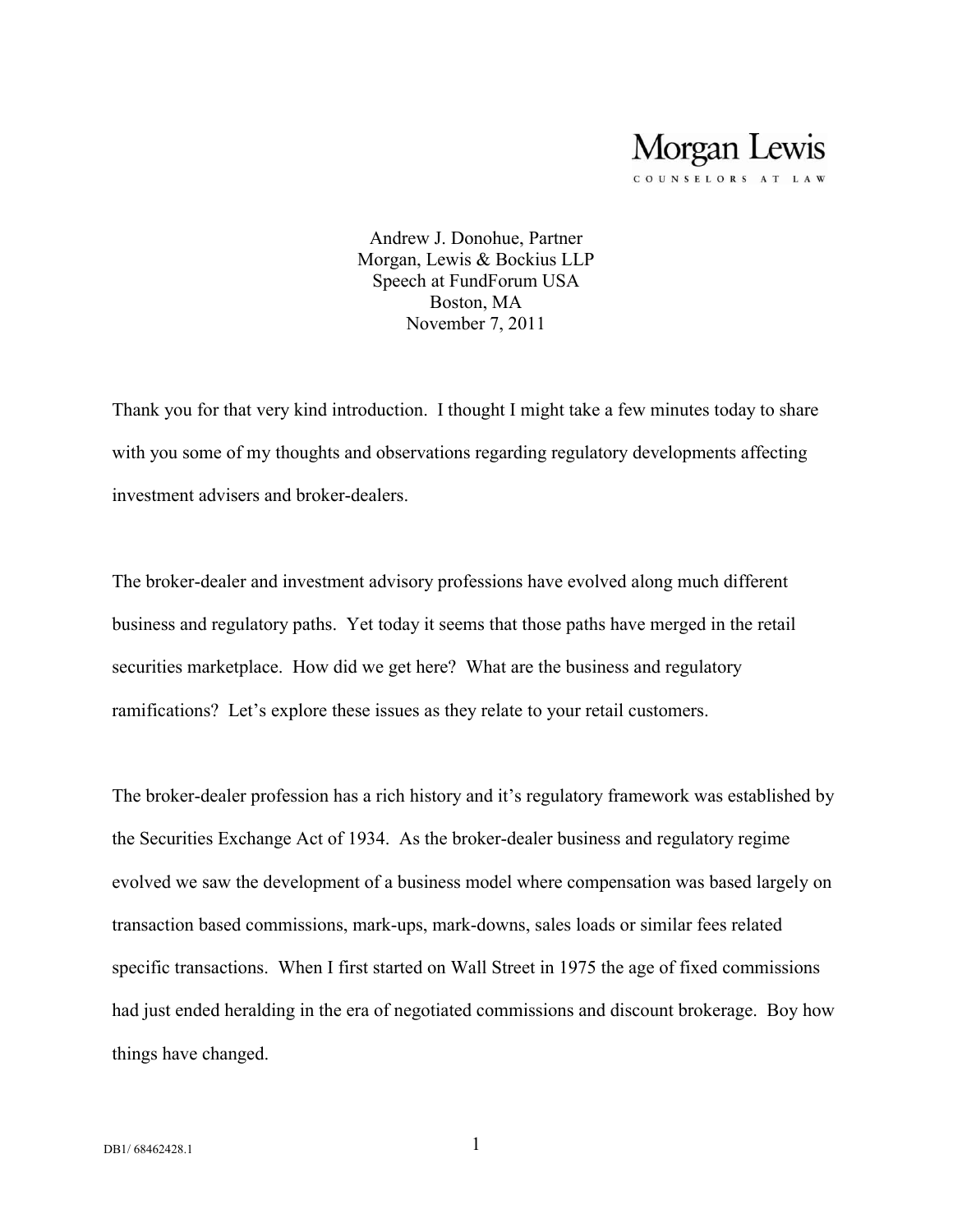The regulation of broker-dealers has developed largely using a "rules based" approach. Now that should not be interpreted as meaning that there are not some significant principles that underlie those rules such as dealing fairly with clients and exhibiting just and equitable principles of trade. But the regime has developed with rules intended to address market practices and to protect investors. Broker-dealers are members of a self-regulatory body (FINRA) which has rule-making and examination responsibilities. The firms and their associated person are subject to regulatory standards, and to supervisory and capital requirements. SIPC coverage affords protection to clients for custody of their securities and funds at brokerage firms. The regulatory regime governing broker-dealers also affords remedies for customers that may be harmed by a firm or its associated persons. Broker-dealers have also, at times, been held to a "fiduciary" standard in their relations to customers especially where they have assumed a position of trrust and confidence based on their agency relationship with that customer. Beoker-dealers are an integral part of the securities markets and the SEC and FINRA have typically addressed regulatory concerns through the adoption of rules and related enforcement actions.

The investment advisory profession has taken a much different path. The Investment Advisers Act of 1940 (the "Advisers Act") was the last of the major securities laws passed in the aftermath of the market crash of 1929. Originally the Advisers Act was really a census of investment advisers and a general anti-fraud statute. The Advisers Act specifically recognized that brokerdealers provided a form of investment advice to their customers but that as long as such advice was "incidental" and there was "no special compensation" the Advisers Act would not apply to such activities by the broker-dealer. As an anti-fraud statute the Advisers Act essentially prohibits "fraud" whether it was intended or not. It was not until the 1960's that there was a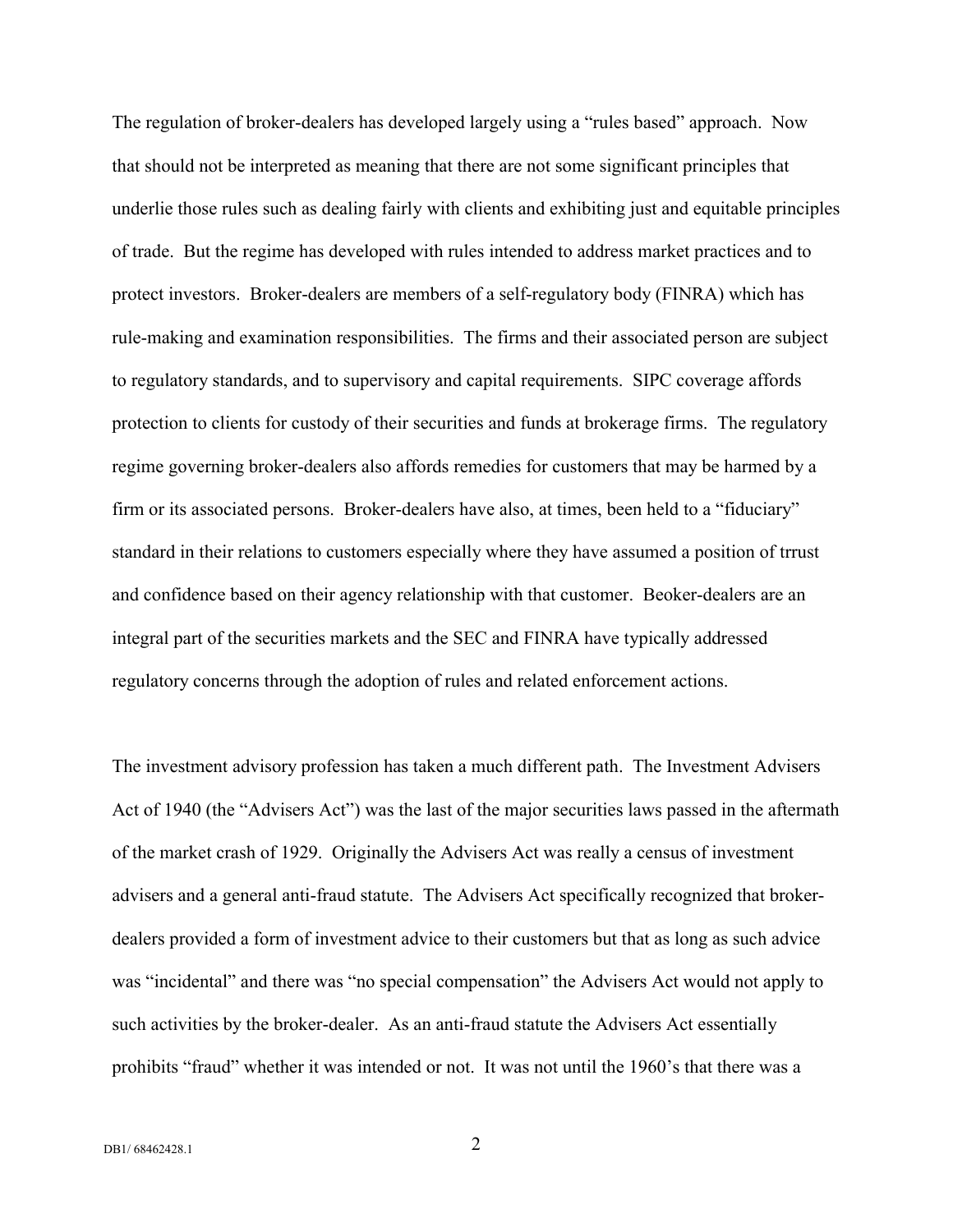record-keeping requirement for advisers or that a "fiduciary duty" was formally recognized as being owed by investment advisers to their clients. In *SEC v. Capital Gain Research Bureau, Inc.*, a "scalping" case, the Supreme Court applied a strict fiduciary standard to investment advisers. This duty includes a fundamental obligation to act in the best interest of your client and to provide investment advice that is in your client's best interest. A duty of undivided loyalty and utmost good faith is also owed as well as a duty to make full and fair disclosure of all material facts and to use reasonable care to avoid misleading clients. Avoidance of conflicts of interest or full disclosure and informed consent of the client are similarly included. The Advisers Act which governs investment advisers is viewed by many as "principles" based and has but a few rules. Investment advisers are not subject to any substantive qualification requirements, have no capital requirements and do not have a self-regulatory organization. Investment advisory client's cash and securities may generally not be custodied by advisers and thus are not afforded the protection of SIPC. Clients of investment advisers are provided no substantive remedies under the Advisers Act for misconduct by investment advisers. Investment advisers are, however, subject to SEC inspection and are required to have compliance programs, prepare and file certain reports with the SEC, provide clients and prospective clients with a written disclosure statement, adopt a code of ethics applicable to their employees, enforce insider trading procedures, maintain certain books and records, seek best price and execution for client's transactions, meet certain requirements regarding their contracts with clients, vote proxies of clients' securities, meet certain standards when advertising their services, and comply with certain conditions when using others to solicit clients.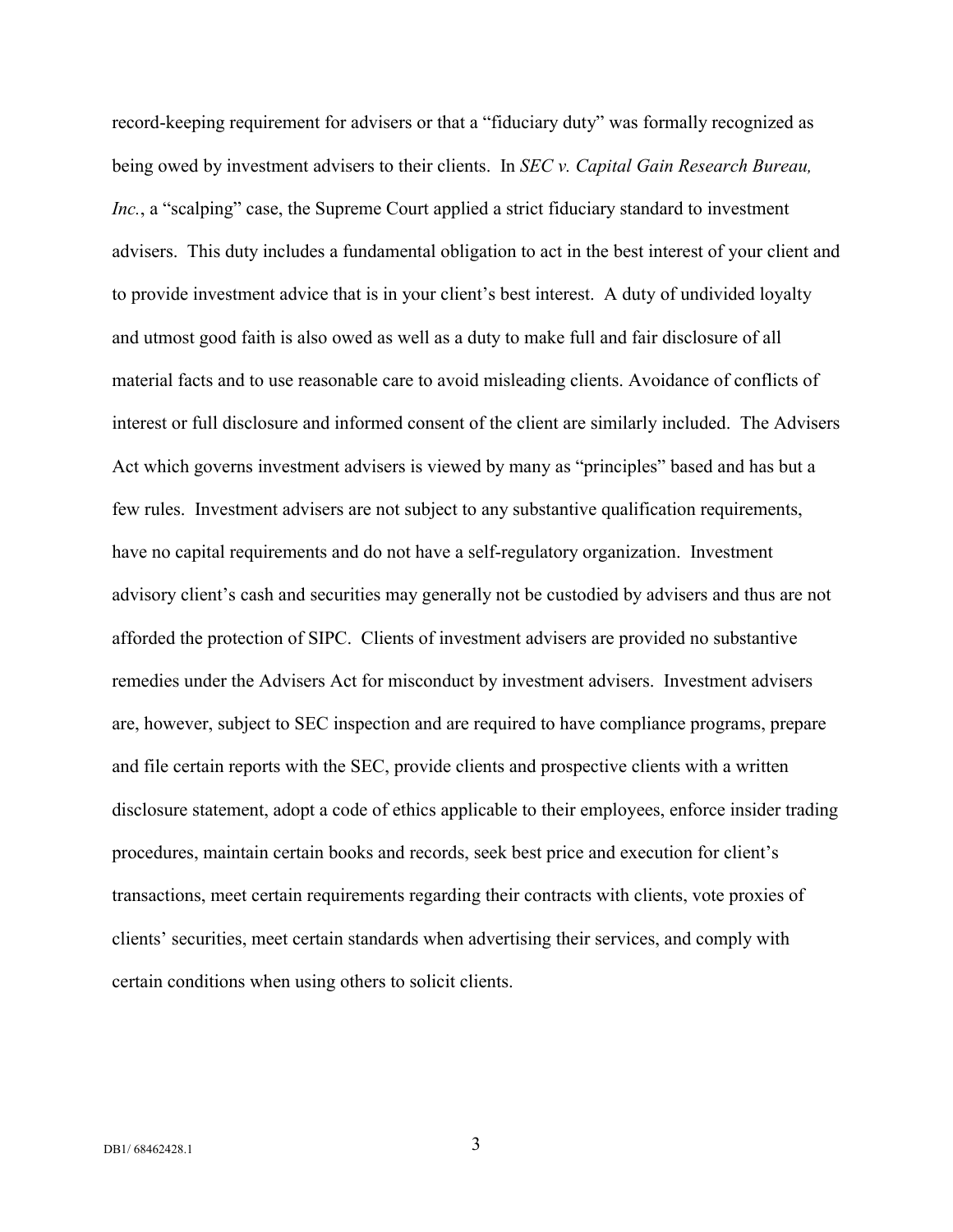There are now some 5,100 broker-dealers employing over 600,000 financial advisers and having over 100 million retail and institutional accounts. There are over 11,000 investment advisers registered with the SEC with 14 million accounts having about \$40 trillion in assets. In addition, there are over 15,000 state registered investment advisers and some 275,000 investment advisory representatives registered with the states.

The majority of SEC registered investment advisers reported having six or fewer non-clerical employees and over 90% have 50 or fewer employees, The majority of broker-dealers employ ten or fewer registered individuals, another 29% employ 10 to 50 registered individuals and less than 10% employ over 150 registered individuals. Five percent of SEC registered advisers are also registered as broker-dealers, the so-called "dual registrants", and almost one quarter have a related broker-dealer. So the investment advisory and brokerage businesses are populated with predominantly smaller firms but the vast majority of personnel and assets reside with the larger firms. This is an important fact to remember as we consider the regulatory landscape and possible changes.

So now back to my tale. As the broker-dealer model continued to evolve, the "advice" part has taken on added importance and the "brokerage" component has become more commoditized, especially with the advent of "discount brokerage". In 1994 SEC Chairman Arthur Levitt sought input from an industry task force regarding certain "compensation practices" and conflicts of interest in the brokerage business. The resulting "Tully Report" recommended, among other things, that compensation practices at brokerage firms better align the interests of the firm, the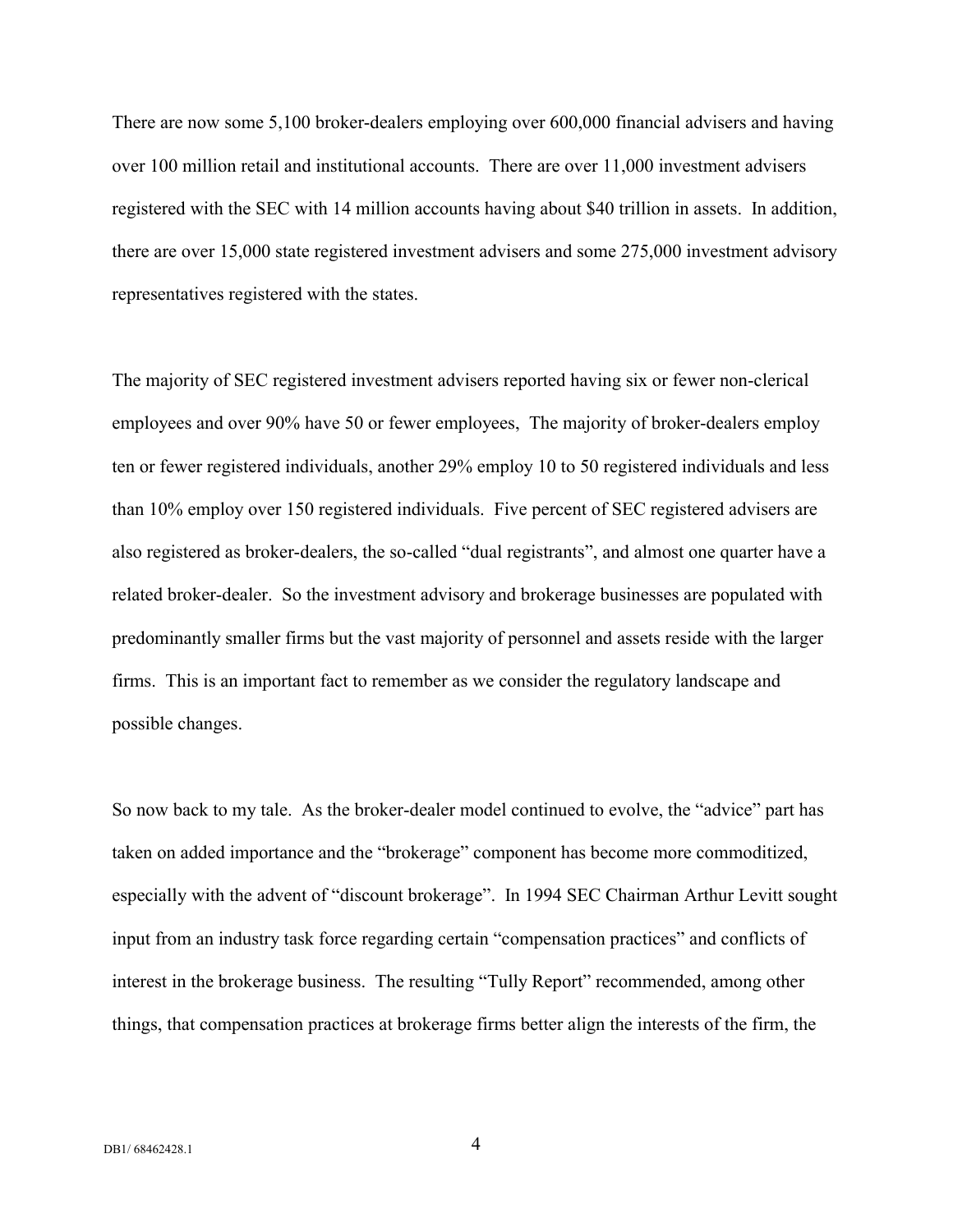registered representative and the client. And it suggested a "best practice" of payment for client assets in an account regardless of transactional activity.

The SEC thereafter proposed a rule under the Advisers Act in 1999, its reproposal and finally its adoption in 2005 permitting "fee based" brokerage accounts that would not be considered subject to the Advisers Act. The "fee-based" brokerage accounts thereafter accounted for only about 5% of all brokerage accounts and were offered by but a few of the brokerage firms. The rule was subsequently invalidated by the courts in 2007. After that judicial setback, the SEC retained the Rand Corporation to conduct a study regarding the understanding of retail customers regarding broker-dealers and investment advisers. In January, 2008 that report was released by the SEC and it found that customers of broker-dealers and clients of investment advisers were generally satisfied with their firms but were quite confused about whether they are dealing with a brokerdealer or investment adviser and what the differences meant.

Now before I get to the recent Dodd-Frank developments I wanted to provide my thoughts on the development of the broker-dealer model during this period. The value proposition for broker-dealer clients essentially went from the broker-dealer providing good research, good execution of trades and access to an inventory of securities to the broker-dealer will help you achieve your investment goals. Of course, for many customers access to a ready inventory of securities and investment ideas was still quite important, but good execution was now not really a differentiating factor. So the traditional broker-dealer model has really moved towards an advisory model, a move that I believe is beneficial to the firms and most importantly to their clients. Unfortunately, the current regulatory regime established by Congress as interpreted by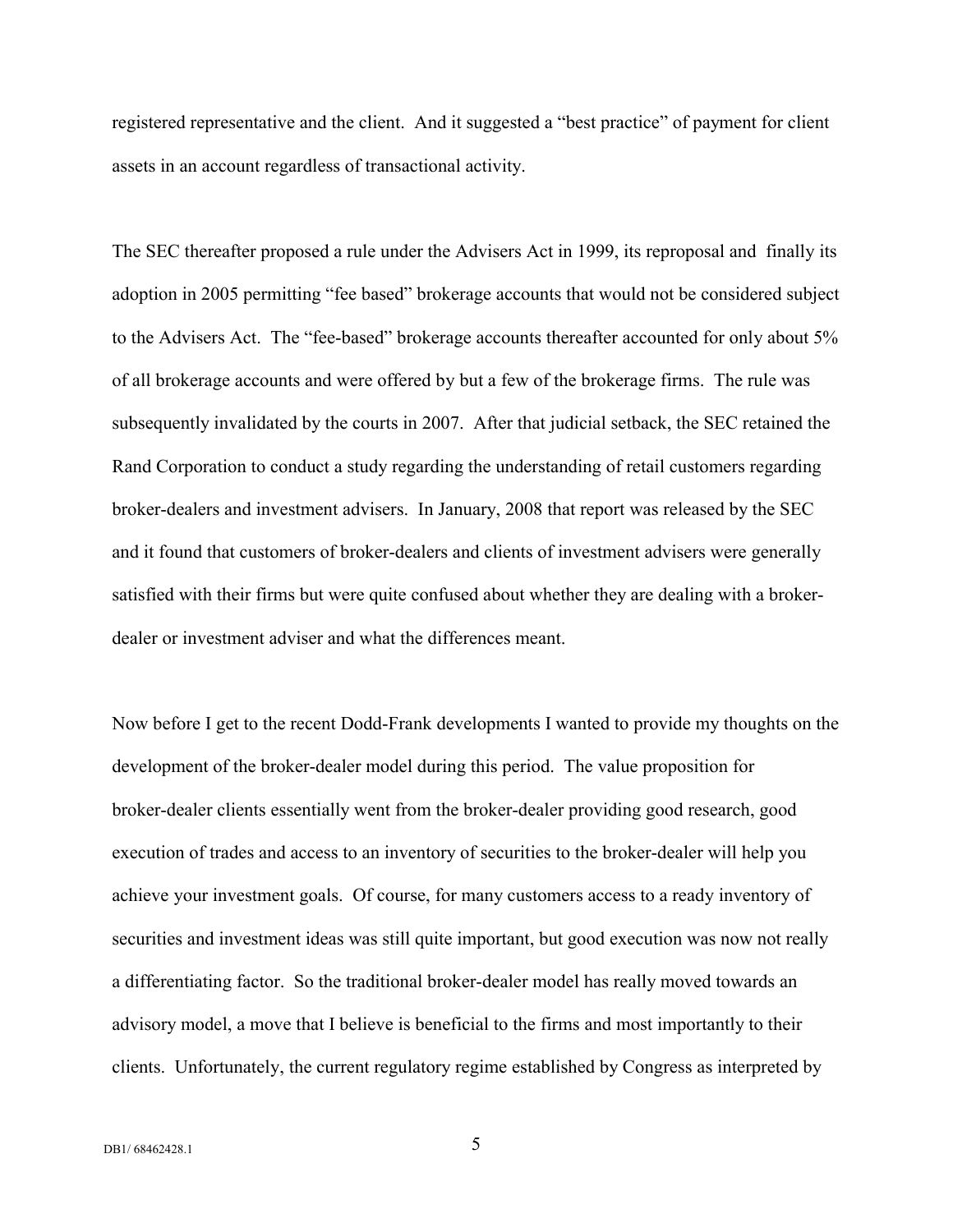the courts does not afford the SEC the regulatory flexibility necessary to accommodate that change.

Now the Dodd-Frank Act is enacted in 2010. The Dodd-Frank Act determined to address this difficult area not by providing the SEC with all the necessary regulatory tools to deal with it, but rather by requesting that the SEC conduct three studies relating to broker-dealers, investment advisers and their regulatory regimes and providing them with some authority to address the standard of care owed by investment advisers and broker-dealers to retail clients. One study was to review the frequency of inspections of registered investment advisers and whether an SRO for investment advisers might improve that frequency. A second study was to review the access investors have to information regarding broker-dealers and investment advisers. And the final one was a study of broker-dealers and investment advisers, the effectiveness of their current regulatory regimes, regulatory gaps and the regulatory standard of care for providing personalized investment advice and recommendations about securities to retail clients. These excellent studies were all completed and released by the SEC in a timely manner in January, 2011.

The study on access to information about broker-dealers and investment advisers recognized the cost and practical problems surrounding a re-architecture of systems and thus did not recommend combining the separate data bases that currently house the data for broker-dealers and investment advisers. Rather the staff recommended that searches conducted by investors automatically search both data bases and provide the combined results in a seamless manner to the public. The study regarding the investment adviser examination program recognized that the current state of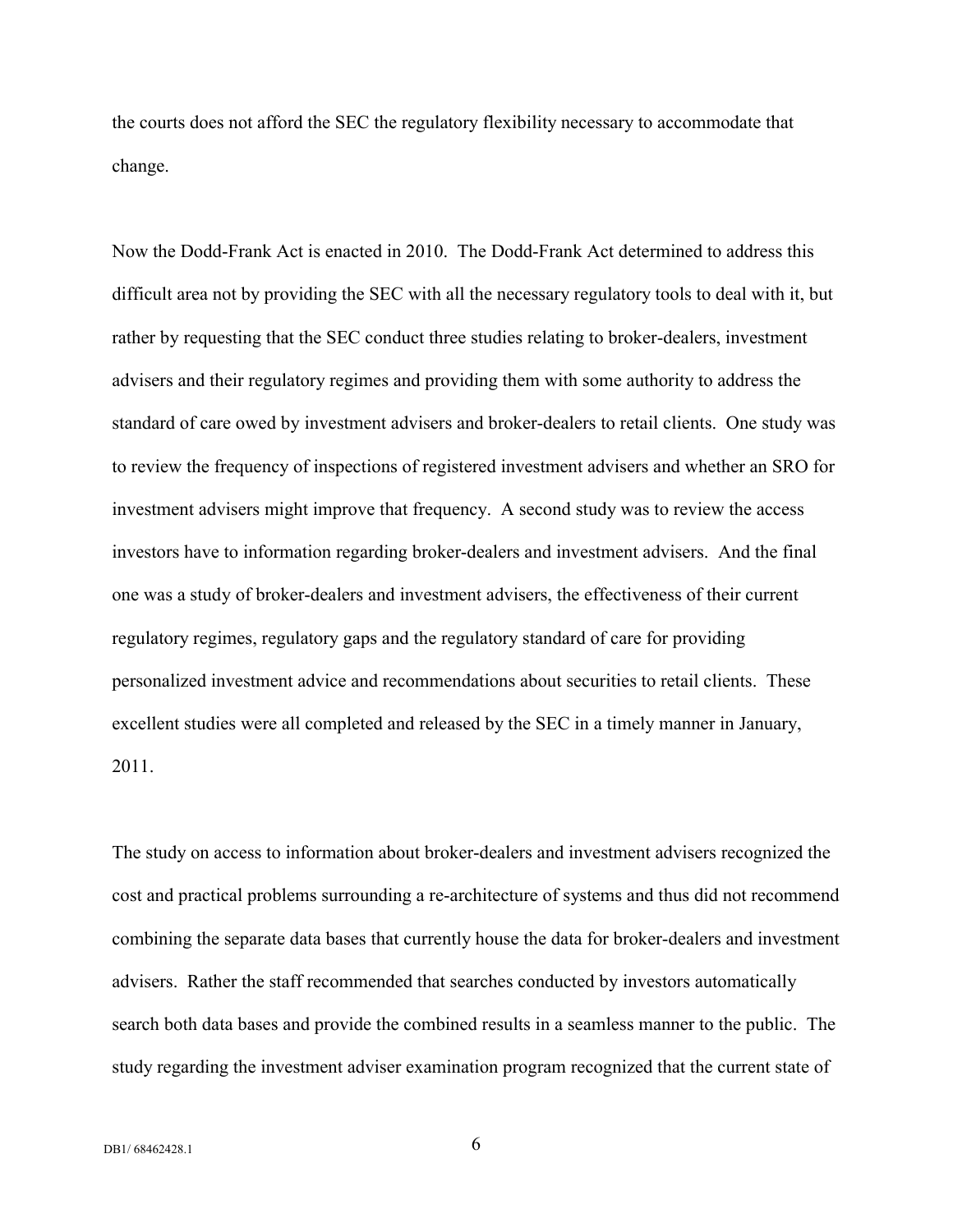affairs regarding the frequency of examinations was not acceptable and recommended that: (1) the SEC be authorized to assess user fees on registered investment advisers to fund the adviser exam program; (2)  $SRO(s)$  for federally registered investment advisers be permitted: or (3) FINRA be permitted to inspect duly registered firms for compliance with the Advisers Act.

The study on investment advisers and broker-dealers is a very well done interdisciplinary review of the broker-dealer and investment advisory landscape and the current regulatory regime applicable to them. This staff study provided a number of recommendations designed to increase investor protection and decrease investor confusion.

The staff recommended consideration by the SEC of rulemaking to implement a uniform fiduciary standard of conduct for broker-dealers and investment advisers when they provide personalized investment advice about securities to retail customers. That uniform fiduciary standard of conduct would be to act in the best interest of the customer without regard to the financial or other interest of the broker-dealer, dealer or investment adviser providing the advice.

The staff recommended that the SEC engage in rulemaking and/or issue interpretative guidance addressing the components of the proposed uniform fiduciary standard. They suggested certain areas for possible action such as the duty of loyalty and conflicts of interest, the issues related to principal trading, the duty of care (including minimum baseline professionalism standards for making a recommendation) among others.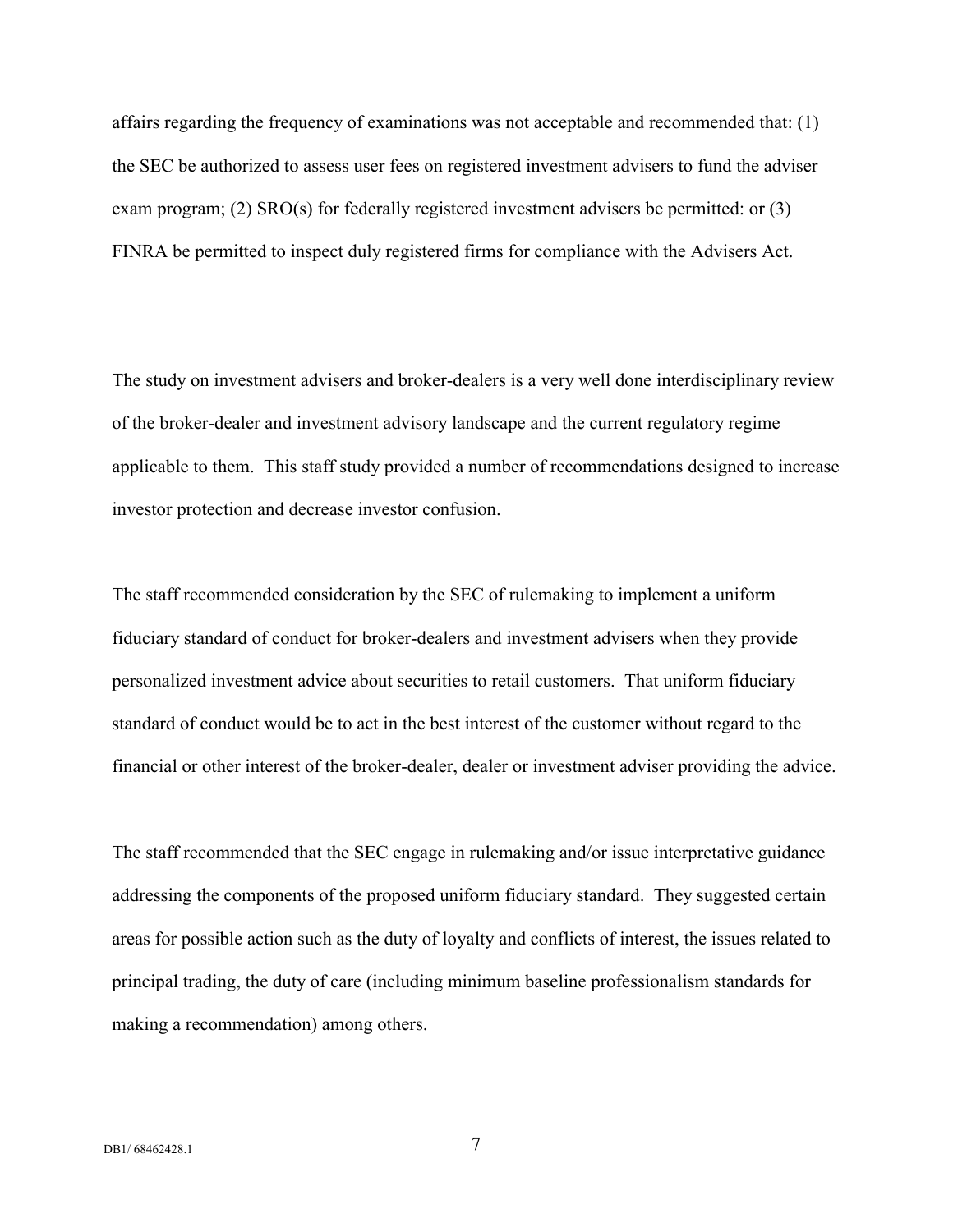The staff also recommended that the Commission consider whether laws and regulations that apply where broker-dealers and investment advisers provide similar services to retail customers should be harmonized. In that regard some areas for consideration were: advertising and other communication, the use of funders and solicitations, supervisory requirements, the licensing and registration of firms, licensing and continuing education requirements for associated persons, and books and records requirements

I believe the issues identified in this study are the correct ones for careful consideration by the Commission. I have heard from some that while they embrace the uniform fiduciary standard they are very concerned by the challenge of getting it right and implementing it in a way least disruptive to the firms and their clients. Most of those comments were from the broker-dealer side. The harmonization of regulation aspect of the recommendation of the report is, of course, of some concern to the investment advisers.

So we have the broker-dealer community concerned about the application of the uniform fiduciary duty and issues arising from its implementation and the investment advisers concerned about the impact of potential harmonization of regulatory requirements. These are legitimate concerns and ones we all need to remain mindful of.

Change is never easy but there is a benefit to stepping back and considering whether the regulatory framework established over seventy years ago needs some adjustments to properly address the current state of affairs. The markets, business models and practices evolve and the regulatory environment needs to adapt to properly meet the challenges that evolution presents.